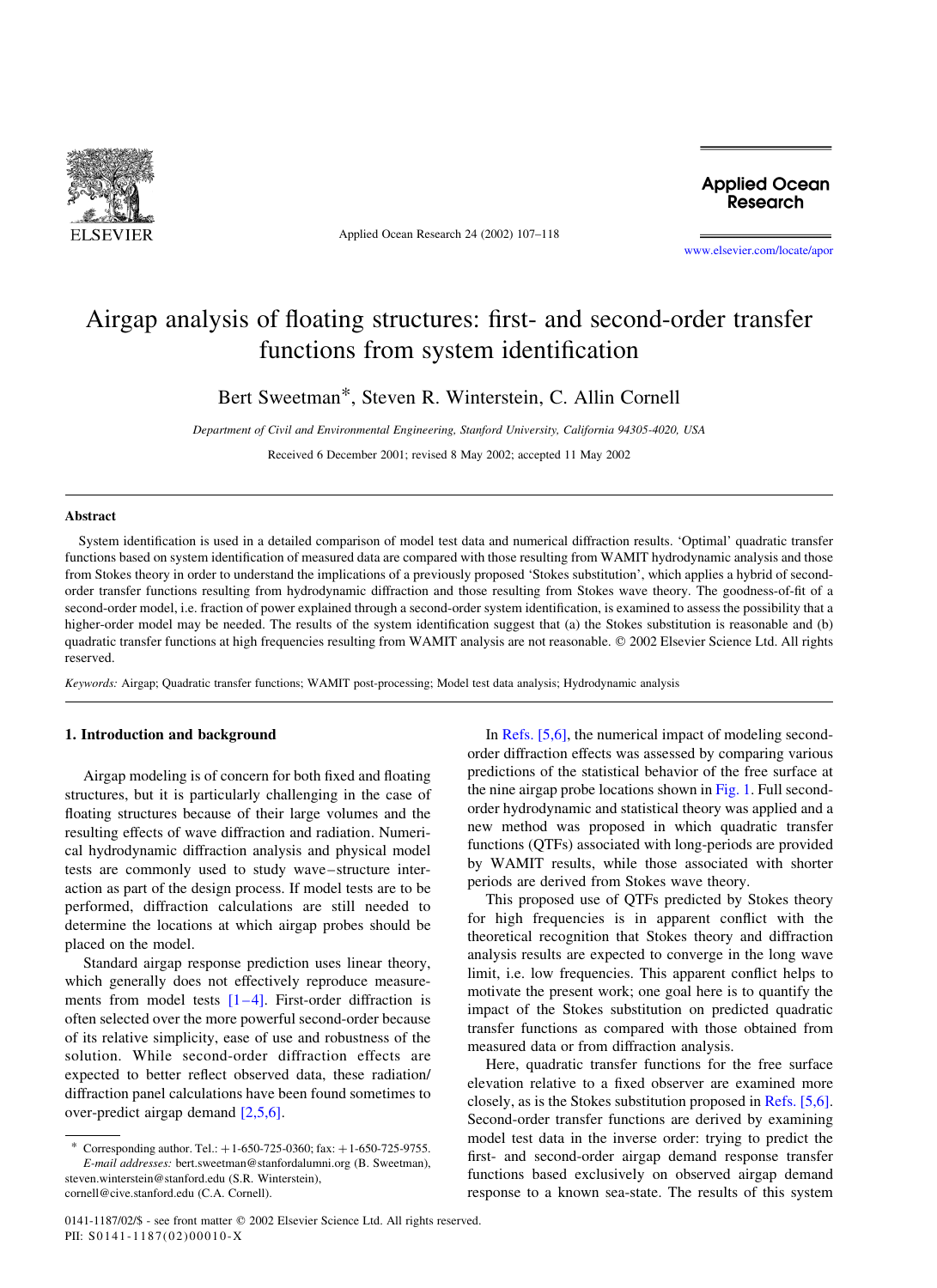<span id="page-1-0"></span>

Fig. 1. Plan view of Veslefrikk platform and location of airgap probes.

identification are compared with results of WAMIT [\[7\]](#page-11-0) hydrodynamic diffraction analysis, Stokes wave theory, and a hybrid between these two.

## 2. Airgap notation and the Veslefrikk model

As in [Refs. \[5,6\]](#page-11-0), hydrodynamic diffraction results come from WAMIT 5.3 [\[7\]](#page-11-0), a second-order panel diffraction program. Model test data come from a 1:45 length-scale model of Veslefrikk and are used for verification of the hydrodynamic analysis. The model tests were performed in the wave tank at Marintek using various types of irregular waves [\[8\]](#page-11-0). All analysis and model test results presented here are relevant to the Veslefrikk semi-submersible. Analysis here applies to long-crested waves traveling along the diagonal of the structure. Other relevant particulars for Veslefrikk as analyzed include: draft: 23 m, displacement: 40 692 ton, airgap to still water level: 17.5 m and water depth on location: 175 m.

As shown in Fig. 2, the airgap,  $a(t)$ , can be considered a linear combination of three terms:  $a<sub>0</sub>$ , the still-water airgap distance,  $\eta(t)$ , the wave surface elevation at a particular location along the structure measured with respect to a fixed observer, and  $\delta(t)$  the corresponding vertical motion of the platform. Modeling attention is focused here on  $\eta(t)$ .  $\eta(t)$  is assumed to be a sum of incident and diffracted waves,  $\eta_i$  and  $\eta_d$ , each of which is a sum of first- and second-order components.

The relative airgap at each of the wave-probe locations



Fig. 2. Airgap variable definitions.

and the platform rigid-body motions have been recorded. The rigid body motions permit estimation of the net vertical displacement,  $\delta(t)$ , at any field-point location  $(x, y)$ . This estimate is then subtracted from the measured airgap to determine the absolute wave elevation,  $\eta(t)$ , with respect to a fixed observer. In [Refs. \[5,6\]](#page-11-0), the resulting  $\eta(t)$  was used for comparison with analytical predictions. Here, the resulting  $\eta(t)$  is used as a basis to identify those transfer functions resulting from the structure's effect on the wave profile. The resulting 'observed' transfer functions can then be compared directly with corresponding transfer functions predicted by hydrodynamic diffraction theory for a fixed structure.

## 3. Prior work and key results

Key results from [Refs. \[5,6\]](#page-11-0) help to motivate the work presented in this paper, so some results and discussion from [Refs. \[5,6\]](#page-11-0) are repeated here. These results are summarized for two sea-states in Fig.  $3$ , which compares the standard deviation of the observed airgap demand  $(\eta)$  process and measured peaks to predicted values. These predictions are based on alternative methods of post-processing a single set of WAMIT hydrodynamic analysis results.

The methods of predicting these are described in more detail in [Refs. \[5,6\]](#page-11-0). The statistical moments are estimated using linear transfer functions (LTFs) and quadratic transfer functions (QTFs) in conjunction with a specified sea-state to directly predict the statistics of the airgap response. These statistical moments are calculated using the methods originated by Kac and Siegert [\[9\]](#page-11-0) and later expanded by Næss [\[10,11\].](#page-11-0) Implementation of the theory is described in [Ref. \[12\]](#page-11-0), with extensions to airgap analysis from [Ref. \[4\].](#page-11-0)

The expected maximal peaks shown on the plot are calculated as follows: The expected maximum of a standard Gaussian process in  $N$  cycles is first determined [\[13\]](#page-11-0). The Hermite model is then applied [\[14\]](#page-11-0) using the theoretical skewness and kurtosis estimates to transform this Gaussian maximum to predict the non-Gaussian extreme value. Results presented here use an optimization routine to minimize error in matching skewness and kurtosis values. These analytical results predict mean 3-hour maxima, which are compared in [Fig. 3](#page-2-0) with average maxima over five separate 3-hour model tests for the 12-meter bimodal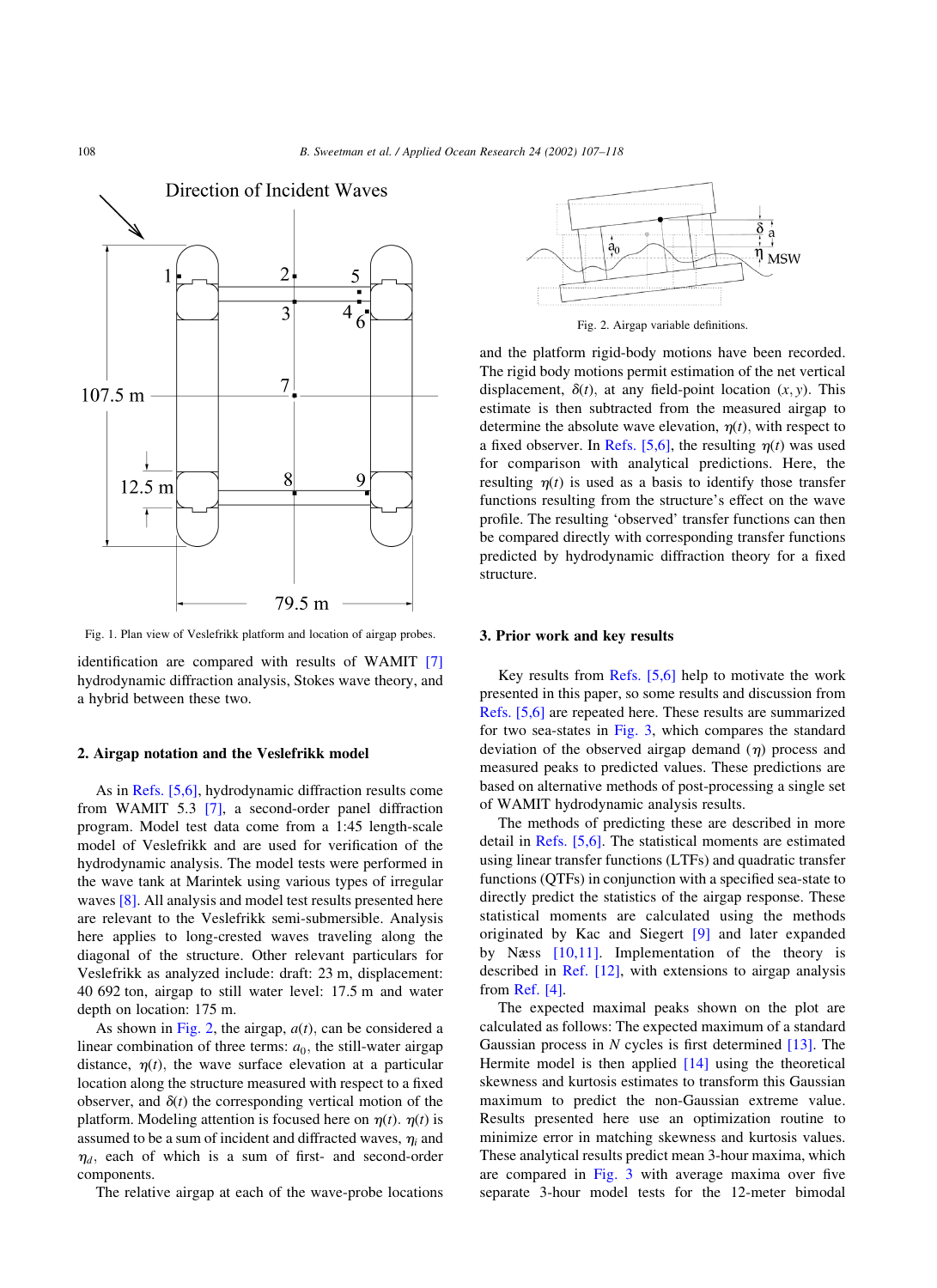<span id="page-2-0"></span>

Fig. 3. Absolute wave elevation,  $\eta$ , with respect to a fixed observer: predictions compared with measured data. Error bars calculated as the standard deviation of Fig. 5. Absolute wave elevation,  $\eta$ .<br>the *n* observations divided by  $\sqrt{n}$ .

sea-state and six separate 3-hour tests for the 14-meter JONSWAP sea-state.

## 3.1. Key results

WAMIT QTFs have been observed to grow exceedingly large for low periods  $[2,5]$  and as shown later in [Figs. 11 and](#page-8-0) [13](#page-8-0). In these WAMIT analyses, a convergence analysis did not indicate a convergence problem, and mesh density was not observed to significantly affect results. Use of the resulting QTF values, however, lead to the substantial overprediction of the response in Fig. 3. It was hypothesized that more accurate prediction results can be obtained by using the WAMIT QTFs only over the range for which they appear reasonable: in this case, periods greater than 9 s. Fortunately, the peak of the input wave spectrum is well within this period range for these model tests.

A Stokes substitution is proposed in [Refs. \[5,6\].](#page-11-0) In this method, a QTF predicted by Stokes theory is substituted for that predicted by WAMIT if the average of the frequency pair,  $\left(\frac{1}{2}\right)(f_1 + f_2)$ , is greater than a cut-off frequency,  $f_c$  =  $1/T_c$ . Applying the Stokes substitution with  $T_c = 9$  s results in the line denoted 'Stokes 7–9 s plus WAMIT above 9 s' in

Fig. 3. The large over-prediction in 'WAMIT above 7 s', relative to both the Stokes substitution with  $T_c = 9$  s and to measured data, confirms that the WAMIT results should not be trusted for periods as low as 7 s.

The proposed Stokes substitution is believed to be better than the three obvious alternatives: (1) use of the complete QTF matrix predicted by WAMIT has been found to yield unrealistic results, (2) simply zeroing-off the unused QTFs would be straight-forward, but the actual QTFs below  $T_c$  are believed to be non-zero, (3) somehow extrapolating those QTFs believed to be reasonable may be possible, but the details of a valid QTF extrapolation are elusive.

Considering standard deviation plots in Fig. 3, secondorder diffraction has only a minor effect on the standard deviation, so it appears that linear diffraction alone may be sufficient to accurately predict the rms level of the wave elevation, and hence that of the airgap response. The non-Gaussian effects associated with increased values of the coefficients of skewness and kurtosis, however, substantially increase the prediction of the mean maximum from the 'first-order only' result to approximate that of the observed model test data ('measured'). Column run-up effects are expected to exhibit a non-linearity greater than quadratic;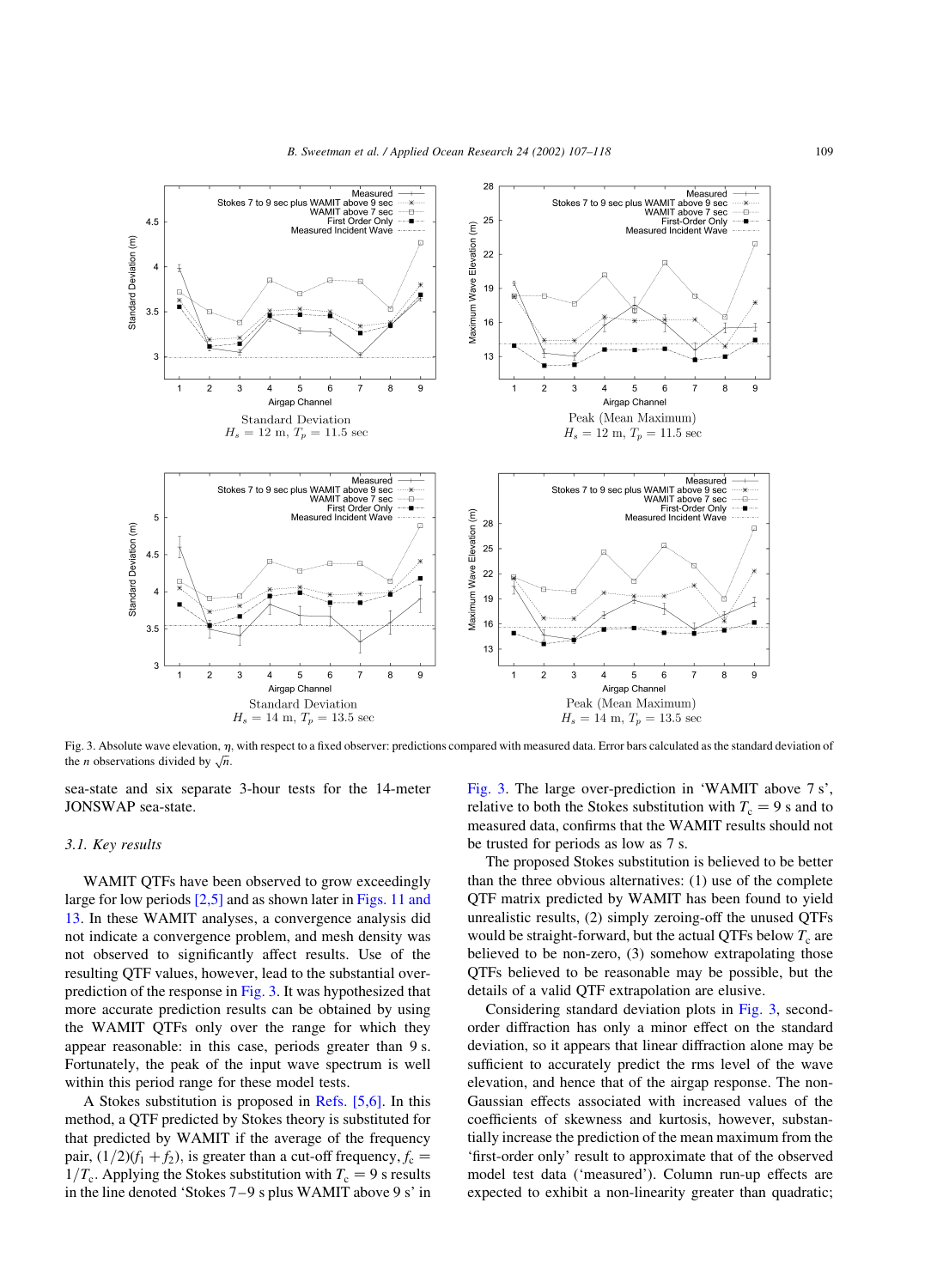the prediction ability of a quadratic model implies the model-test probes were positioned sufficiently far from the columns to avoid measurement of run-up effects.

The Stokes substitution appears to be the best predictor of mean-maxima shown in [Fig. 3](#page-2-0). Note that 'first-order only' generally under-predicts the observed mean-maxima, while use of all 'WAMIT above 7 s' generally over-predicts the observed data. The magnitude of the predicted peak using the Stokes substitution is more nearly centered amongst the measured data.

The simplicity and apparent success of the Stokes substitution proposed in [Refs. \[5,6\]](#page-11-0) leads to the hope that it can be used in practical design applications in which second-order airgap effects are believed to be important. However, the success of the new method is at odds with the theoretical recognition that Stokes theory is only expected to converge in the long-wave limit; thus, a more careful examination of the second-order transfer functions and the proposed substitution is presented.

## 4. Black-box system identification

The objective of second-order system identification is to identify the first- and second-order transfer functions that best relate the observed input and response time-histories. The term 'black-box' refers to the fact that the systemidentification method does not rely on any assumed physical properties of the system itself, i.e. the identification algorithms employed are applicable to any dynamic system which has, or is suspected to have, first- and second-order transfer functions. The schematic input and output of the process applied here are shown in Fig. 4. The 'goodness of fit' shown on the lower right will be discussed later. The numerical algorithm employed is that developed by Ude [\[15\]](#page-11-0).



It was implicitly assumed in [Refs. \[5,6\]](#page-11-0) that the poorly behaved QTFs were not correct. One possibility, though, is that these QTFs are correct to second-order; and that the problem lies in the second-order assumption. Under this hypothesis, it could be that inclusion of higher-order terms (e.g. third, fourth, etc.) would have an offsetting effect resulting in prediction of a total process which agrees well with observed data. It should be noted that like most hydrodynamic wave theories, diffraction theory is based on a perturbation expansion, application of such an expansion relies on the assumption that higher-order terms are smaller than lower-order terms: an assumption which would seem to be violated by the subject hypothesis.

Ignoring the possible misuse of perturbation theory, if the hypothesis that higher-order terms are needed is correct, then:

- the identified quadratic transfer functions should closely match those predicted by WAMIT;
- there should be a large amount of power in the timehistories that could not be explained by best-fitting quadratic transfer functions (i.e. higher-order terms should be needed to explain this power).

This hypothesis is tested by application of system identification to observed time-histories. The goal is to compare identified transfer functions with those predicted by WAMIT and by Stokes second-order theory. WAMIT and Stokes are already known to be in strong disagreement for high-frequency terms, so assessment of the amount of power in the histories which cannot be explained by bestfitting linear transfer functions and quadratic transfer functions (LTFs and QTFs) can be used to gain additional insight into the system behavior and the need for still higher-order non-linear effects.

In order to make such an assessment, it is first critical to assess the capability of extracting meaningful LTFs and QTFs by black-box system identification. To assess the capability to extract meaningful LTFs and QTFs, first, a synthetic data set is generated which matches an existing measured data set:  $6 \times 3$ -hour realizations of the  $H_s = 14$  m,  $T_p = 13.5$  s JONSWAP sea-state. The seastates are simulated using the target power spectrum and truncated WAMIT transfer functions. Note that the accuracy of the WAMIT results is not tested in this calculation: only the capabilities of simulation and system identification. The aim is to verify that the system identification algorithm is capable of recovering a reasonable approximation of the WAMIT results from simulated data based on use of these results.

[Table 1](#page-4-0) shows a summary of the legend for results of identifying linear transfer functions from the simulated wave time-histories for wave probes located at the platform Fig. 4. System ID input and output. center and up-stream of the first column [\(Figs. 5–8\)](#page-5-0).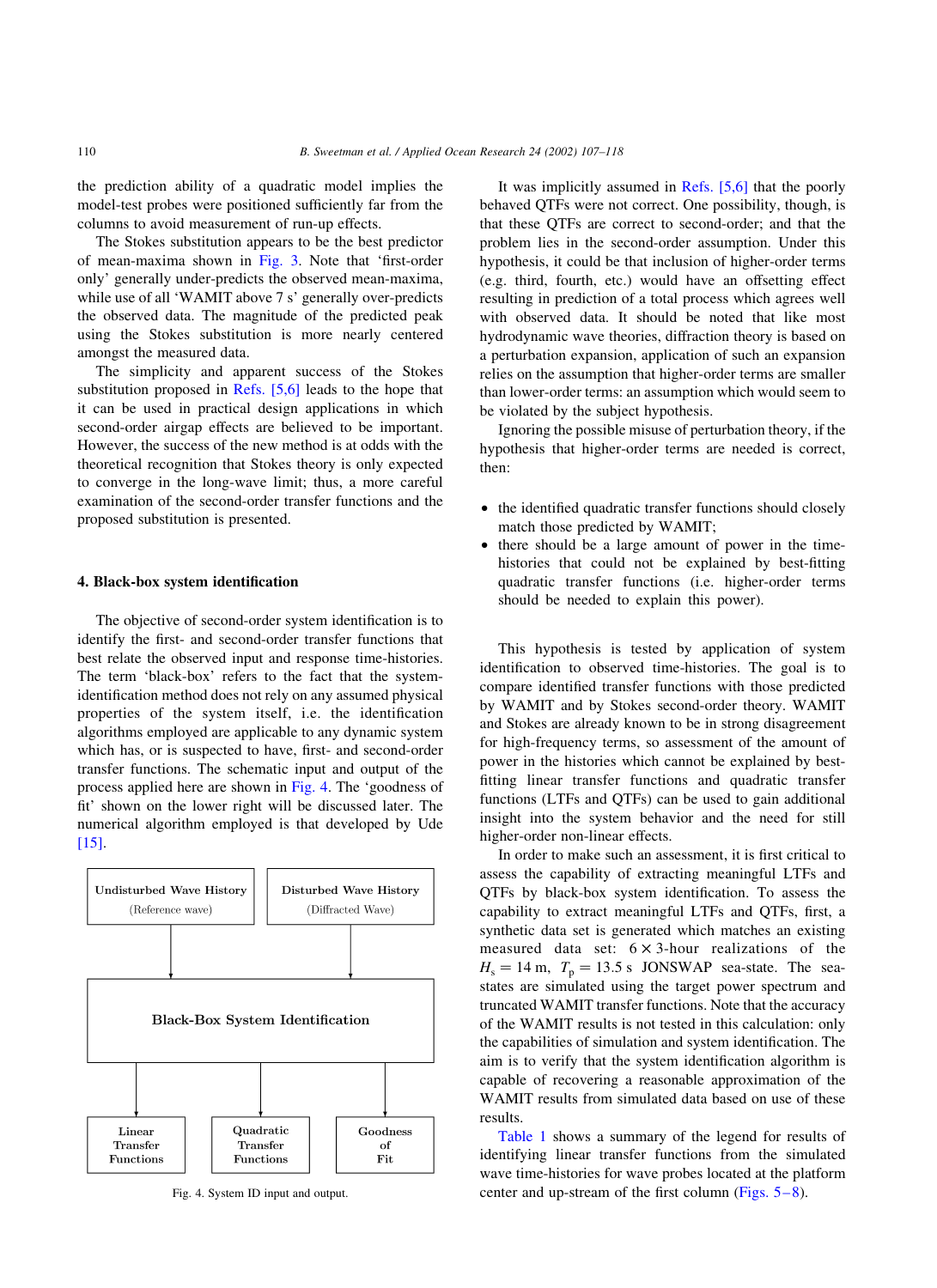<span id="page-4-0"></span>Table 1

Cases considered in system ID examples (summary of legend for system ID cases)

WAMIT. Transfer functions as predicted by diffraction analysis Simulated. WAMIT transfer functions are used in TFPoP to simulate an  $\eta$  time-history. The resulting time-history is then 'identified' to (hopefully) recover the WAMIT transfer functions Observed history. Transfer functions are identified from observed histories of  $\eta$  and measured reference wave (wave 2) Translated history. The reference wave (wave 2) is first numerically 'translated' to approximate the incident wave history as it would have been observed from a wave probe fixed to the moving vessel (in absence of the vessel). Transfer functions are then identified from observed histories of  $\eta$  and the translated reference wave

## 4.1. Linear transfer functions from system identification: simulated data

System identification of simulated data should be particularly effective because the simulated data results from a true second-order system. It is generated using only first- and second-order transfer functions and first- and second-order theory. There is no opportunity for introduction of higher-order effects into the time-history. Timehistories resulting from this second-order system are next identified using second-order system identification. Failure to regenerate reasonable approximations of the input transfer functions would be unexpected. All of the WAMIT LTF results used to generate the time-histories are shown in the plots.

[Figs. 5 and 6](#page-5-0) demonstrate the effectiveness of the system identification algorithm. Good agreement in both magnitude and phase is observed between 'WAMIT LTFs' and 'simulated' for both locations 1 and 7. Considering the platform center [\(Fig. 5\)](#page-5-0): the mean offset from the reference wave location is very small, so as expected, the figures show relative phase to be very near zero for both the WAMIT and simulated results.

The phase of the linear transfer function at the location forward of the first column is shown in [Fig. 6](#page-5-0). Here, the phase is non-zero, and the phase rate of change progressively increases with decreasing period, as expected. This phase-change is discussed in more detail in Section 4.2.

# 4.2. Linear transfer functions from system identification: measured data

Having attained success with simulated time-histories, measured data are next considered. [Figs. 7 and 8](#page-6-0) are equivalent to [Figs. 5 and 6](#page-5-0) except that measured data are now applied. Input to the identified system is  $\eta_i$ , the undisturbed incident wave, which is the measured reference wave. The output process is  $\eta$ , the diffracted wave as recreated from measured records of airgap and vessel motions, i.e.  $\eta_d = \eta_d + \eta_i$ . The error bars,  $\hat{\sigma}$ , are calculated as

$$
\hat{\sigma} = \sqrt{\text{RSS}/(n - p - 1)}\tag{1}
$$

where RSS is the residual sum of squared errors in the linear regression used in the identification process (Section 5),  $n$  is the number of observations in the regression (the number of segments into which the original time-history was cut) and  $p$ is the number of predictors in the regression (one in this case because a zero-intercept was specified in the regression) [\[15\]](#page-11-0). Here, the 18 h of data for the  $H_s = 14$  m sea-state is divided into  $n = 322$  segments of 598 time-points.

As can be seen in the figures, the LTFs are consistent in overall trends, but diverge somewhat in magnitude, particularly at location 7 (platform center), where the magnitudes typically differ by about 25%. It is expected that transfer functions estimated from data are of higher quality than those provided by diffraction analysis. In the case of location 7, the transfer functions produced by WAMIT can be observed to be excessively high by simple comparison of the standard deviation of the incident wave (3.5 m) with that of the diffracted wave (3.3 m). It is clear that the transfer functions should be less than 1, while the WAMIT transfer functions are generally greater than 1.

The final segment of data shown in the plot is denoted 'translated history'. This result is produced by manipulating the measured reference wave (wave 2) such that it approximates the incident wave history as it would have been observed from a wave probe fixed to the moving vessel (in absence of the vessel)  $[16,17]$ . Wave mechanics are assumed to be second-order in the translation process, though the motion of the vessel in the basin is not.

The phases are also shown in [Figs. 7 and 8](#page-6-0). First considering the platform center  $(Fig. 7)$  $(Fig. 7)$ : the mean offset from the reference wave location is very small, which results in near-zero relative phase for the WAMIT results. The 'measured' and 'translated' results should also be very near zero. Some divergence from zero is found for low periods.

Low period waves are physically shorter than high period waves<sup>1</sup> so small horizontal differences correspond to relatively larger phase differences for decreasing periods. Some divergence from zero is expected for the 'observed' case because the center of the platform is moving throughout the measurement process. This horizontal movement corresponds to a phase shift.

More dramatic phase effects can be seen at the location up-stream of the first column  $(Fig. 8)$  $(Fig. 8)$ . Here, the phase is, as expected, non-zero for identification of the 'observed', and 'WAMIT' histories. The translation procedure is intended to make the phase near zero. The 'translated' result is observed to be more nearer to zero phase than the 'observed' result, but there is still non-zero phase for short-period waves. Again, relative phase effects are magnified for short-period waves.

Linear theory yields  $L = gT^2/(2\pi)$ , where L is wavelength, g is acceleration due to gravity, and  $T$  is wave period.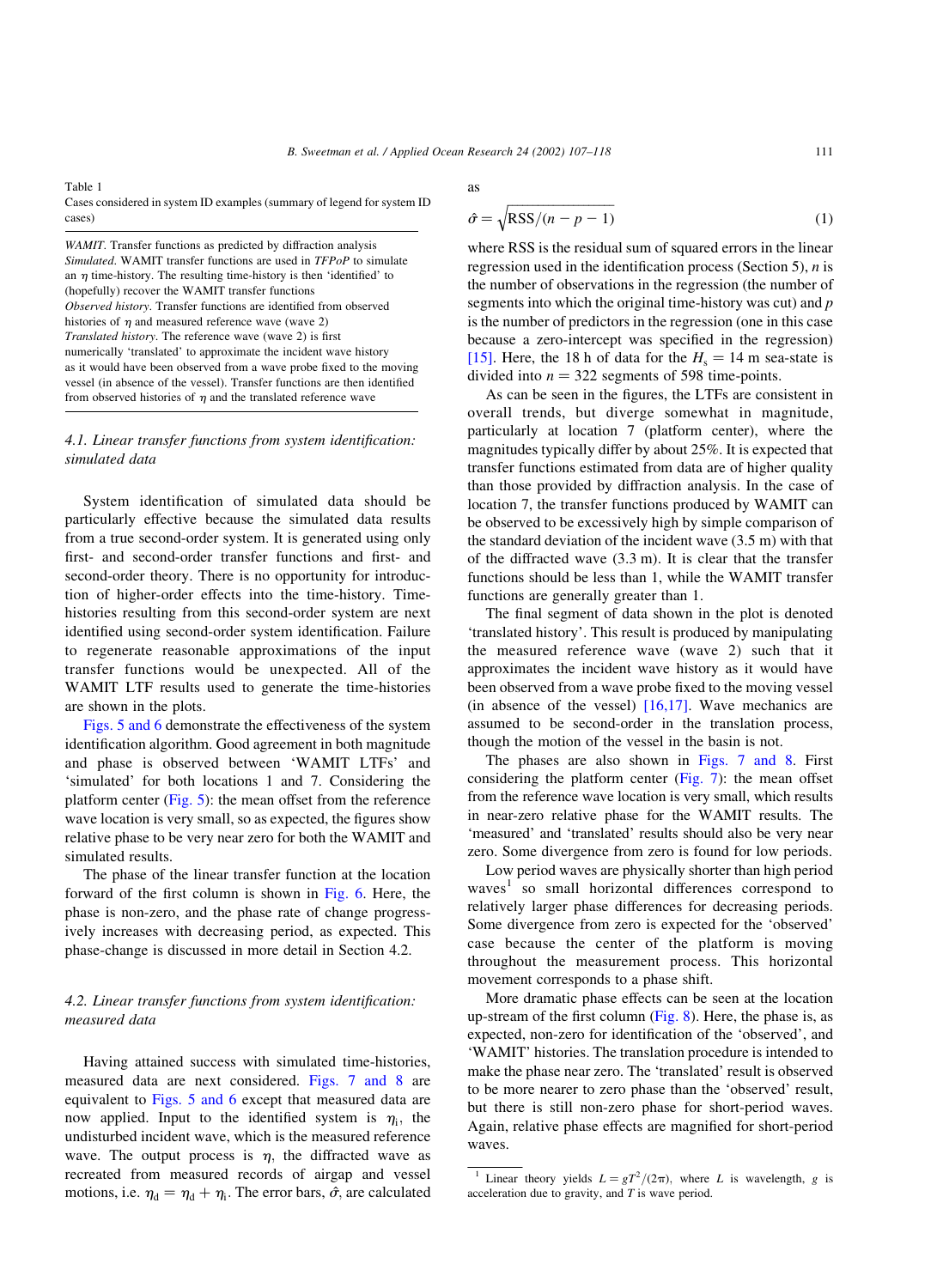<span id="page-5-0"></span>

Fig. 5. System ID effectiveness:  $\eta$  LTF modulus and phase for location 7—platform center;  $H_s = 14.0$  m,  $T_p = 13.5$  s.

The 'translated' result is again expected to show zerophase, and again shows some divergence from zero. The translation at location 1 consists of a relatively long fixed spatial shift (the fixed distance between the locations of the wave probes on the model) plus the smaller dynamic shift (horizontal movement of the vessel). The phase rate of change progressively increases with decreasing period, as expected because these shorter wavelengths are smaller relative to the fixed spatial shift.

All results presented in [Figs. 7 and 8](#page-6-0) are for a single sea-state: A JONSWAP wave spectrum with a 14 m significant wave height and a 13.5 s peak period. A transfer function is, by definition, a property of the structure and so should be independent of the environmental parameters. Another test of the adequacy of firstand second-order models, and of the system identification process, is to verify that the resulting transfer functions are in fact independent of environment.

[Fig. 9](#page-7-0) compares transfer functions identified from a seastate corresponding to an  $H_s = 14$  m,  $T_p = 13.5$  s JONS-WAP spectrum with those corresponding to an  $H_s = 12$  m,  $T_p = 11.5$  s bimodal spectrum. Both of the figures show reasonably good agreement, suggesting that these estimates

of the linear transfer functions are in fact reasonably independent of the sea-state.

## 4.3. Quadratic transfer functions from system identification

[Figs. 10–13](#page-7-0) show the on-diagonal results of identifying the quadratic transfer functions from the observed timehistories. Also shown in these figures are the QTFs resulting from a WAMIT hydrodynamic analysis and the theoretical Stokes second-order result.

First, the effectiveness of the simulation and system identification is considered. As in the linear case (Section 4.1), WAMIT transfer functions are used to simulate an  $\eta$ time-history; the resulting time-history is then identified to (hopefully) recover the WAMIT transfer functions. [Fig. 10](#page-7-0) shows a comparison between the input transfer functions predicted by WAMIT, and those resulting from the system identification of a simulated time-history. The ability to recover the input quadratic transfer functions is not as pronounced as in the linear transfer function case. This may be due to the finite length of the generated time-history on which the identification is performed. Note that there were no QTFs specified above a 20 s period. The divergence of



Fig. 6. System ID effectiveness:  $\eta$  LTF modulus and phase at location 1—forward of first column;  $H_s = 14.0$  m,  $T_p = 13.5$  s.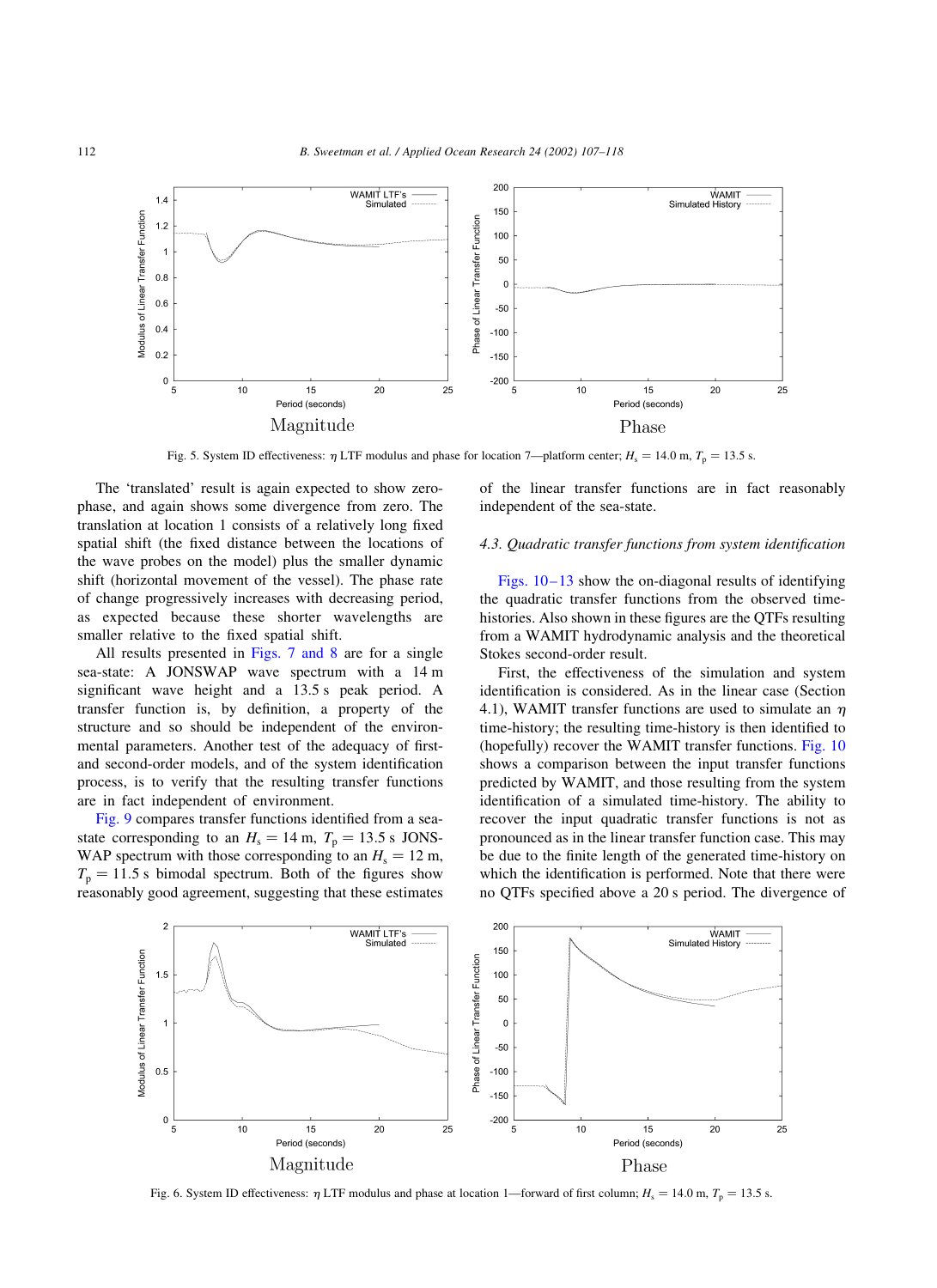<span id="page-6-0"></span>

Fig. 7. System ID results:  $\eta$  LTF modulus and phase for location 7—platform center;  $H_s = 14.0$  m,  $T_p = 13.5$  s.

identified QTFs at long periods are discussed in conjunction with [Figs. 13 and 17](#page-9-0).

[Fig. 13](#page-9-0) shows a comparison between the quadratic transfer functions identified from the observed timehistories and those predicted by WAMIT and Stokes theory. It can be observed that the WAMIT result diverges from the system ID result for periods less than about 8 s. The identified QTFs follow the Stokes theoretical estimate far more closely than they do the results of WAMIT. This result supports the reasonableness of the Stokes substitution proposed in [Refs. \[5,6\]](#page-11-0). Unfortunately, the identified QTFs diverge from both theory and WAMIT results in the long period ranges.

[Fig. 13](#page-9-0) shows the same data as [Fig. 12](#page-8-0), but a linear vertical scale is applied, error-bars are shown, and WAMIT and Stokes results are included. The error bars are the  $\hat{\sigma}$ calculated in Eq. (1). The error bars at the low-period range are considerably larger than those in the part of the spectrum in which there is substantial wave energy, but not nearly as large as those for periods above 20 s. Larger error bars are expected at high and low periods because there is less wave energy to be identified far from the spectral peak.

The much larger error bars at the long periods are

probably because interactions between long (e.g. 25 s) wave cycles are sought, which considerably increases the data demands. There are fewer 25-second wave cycles in a wave record of fixed duration than there are 5-second cycles. The recurrence of this systematic over-prediction in the longperiod range suggests there is some systematic bias in the identification process for this range.

As in the case of linear transfer functions, quadratic transfer functions should also be independent of the sea-state. [Fig. 12](#page-8-0) is the quadratic equivalent of [Fig. 9;](#page-7-0) it verifies that the identified QTFs are reasonably independent of seastate. The divergence at long periods is again most probably due to lack of long-period data in the time-histories and low amplitudes in those few long period wave cycles that are available. Again, this agreement supports the adequacy of a second-order model of the wave elevation surface, and the lack of significant higher-order effects.

## 5. Goodness of fit



The third and final piece of output produced by the system identification routine is the goodness of fit. What this

Fig. 8. System ID results:  $\eta$  LTF modulus and phase at location 1—forward of first column;  $H_s = 14.0$  m,  $T_p = 13.5$  s.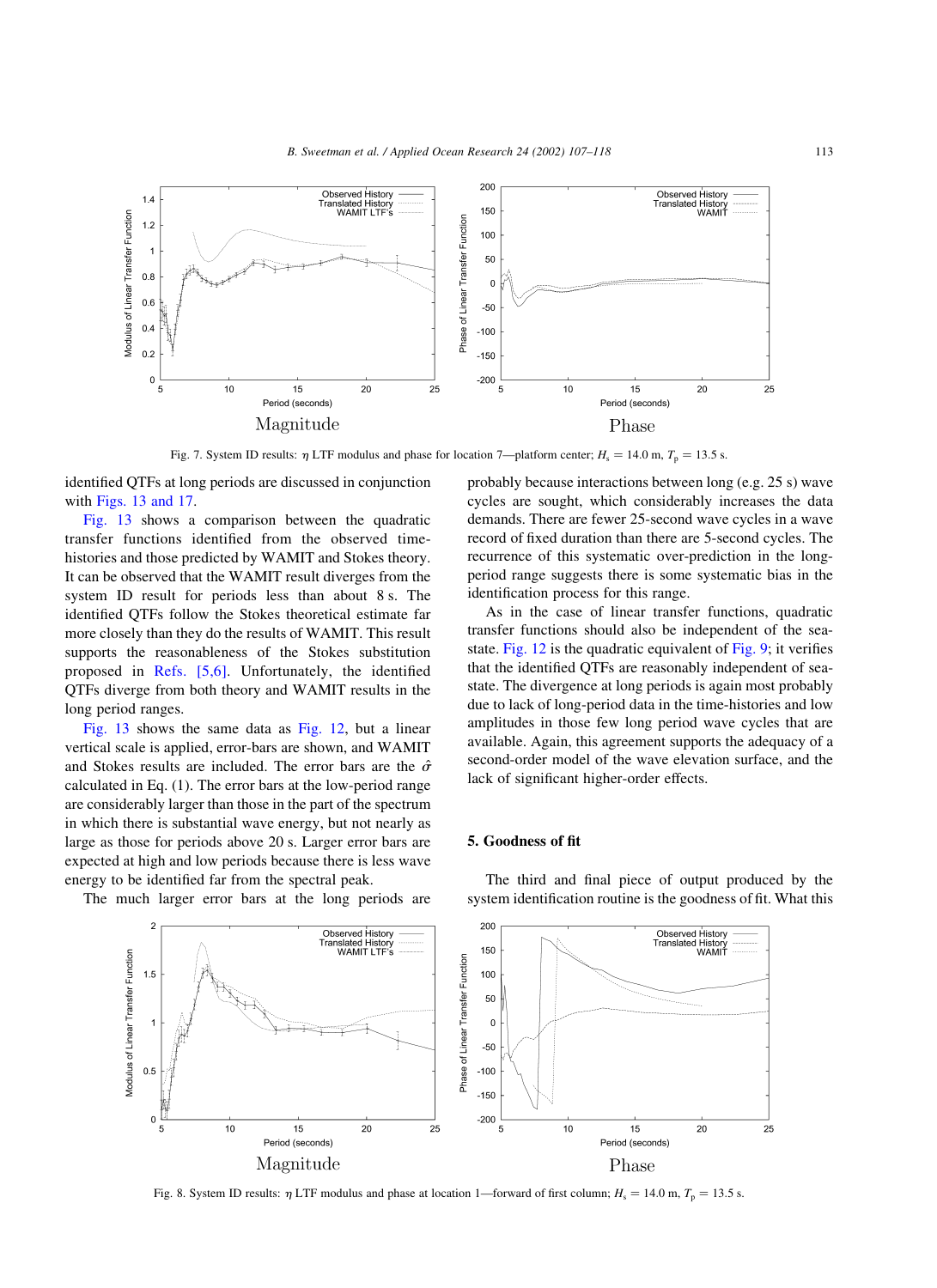<span id="page-7-0"></span>

Fig. 9. System ID results:  $\eta$  LTFs; locations 7 (left) and 1 (right): platform center and in front of first column.

output measures is how well the empirically derived transfer functions explain the energy observed in the wave timehistory at each frequency used in the analysis. To explain the derivation of this quantity an explanation about the method developed by Ude [\[15\]](#page-11-0) is necessary. Without computational details, the key steps to the identification process, which lead to the estimate of goodness of fit are as follows:

- (1) Long input time-histories are divided into a number of smaller segments. (In the analysis for the  $H_s = 14$  m,  $T_p = 13.5$  s sea-state, an 18-hour time-history is divided into 322 segments of 598 points, or about 200 s in the time-history.)
- (2) An independent Fourier analysis is performed on each segment, resulting in a point-estimate of the transfer function for that segment (for each frequency).
- (3) Linear regression is applied to these segment-specific point-estimates (for each frequency (LTF), or pair (QTF) to estimate the transfer function.

$$
y = \beta x + \epsilon \tag{2}
$$

For the linear terms, the  $(x, y)$  pairs are the input and output at that frequency for each segment of the timehistory, and  $\beta$  is the resulting point estimate of the

LTF. For the quadratic terms, each 'frequency' is actually a frequency pair, but the regression on the QTF remains linear for each frequency pair.

(4) The scatter about the regression line at each frequency (pair) is a measure of the goodness of fit. Zero scatter implies the transfer function explains 100% of the power; completely random scatter implies the transfer function explains none of the power.

## 5.1. Goodness of fit results

[Fig. 14](#page-9-0) also shows the total goodness of fit for locations 7 and 1, the platform center and up-stream of the first column, respectively. The horizontal line at 1.0 represents the theoretically perfect fit. The 'simulated history' is nearly as good as the theoretical optimum. The excellence of the fit is not surprising: the simulated history is a second-order process consisting of only first- and second-order input waves which are acted on by only first- and second-order hydrodynamic transfer functions (WAMIT) and therefore have only first- and second-order components in the timehistory. Since the response is a second-order process, one would expect a second-order system identification to be capable of explaining essentially all of the energy in the system response.



Fig. 10. ID effectiveness:  $\eta$  QTFs from identification of simulated data and from theory; location 7 (left) and 1 (right): platform center and in front of first column.  $H_s = 14.0$  m,  $T_p = 13.5$  s.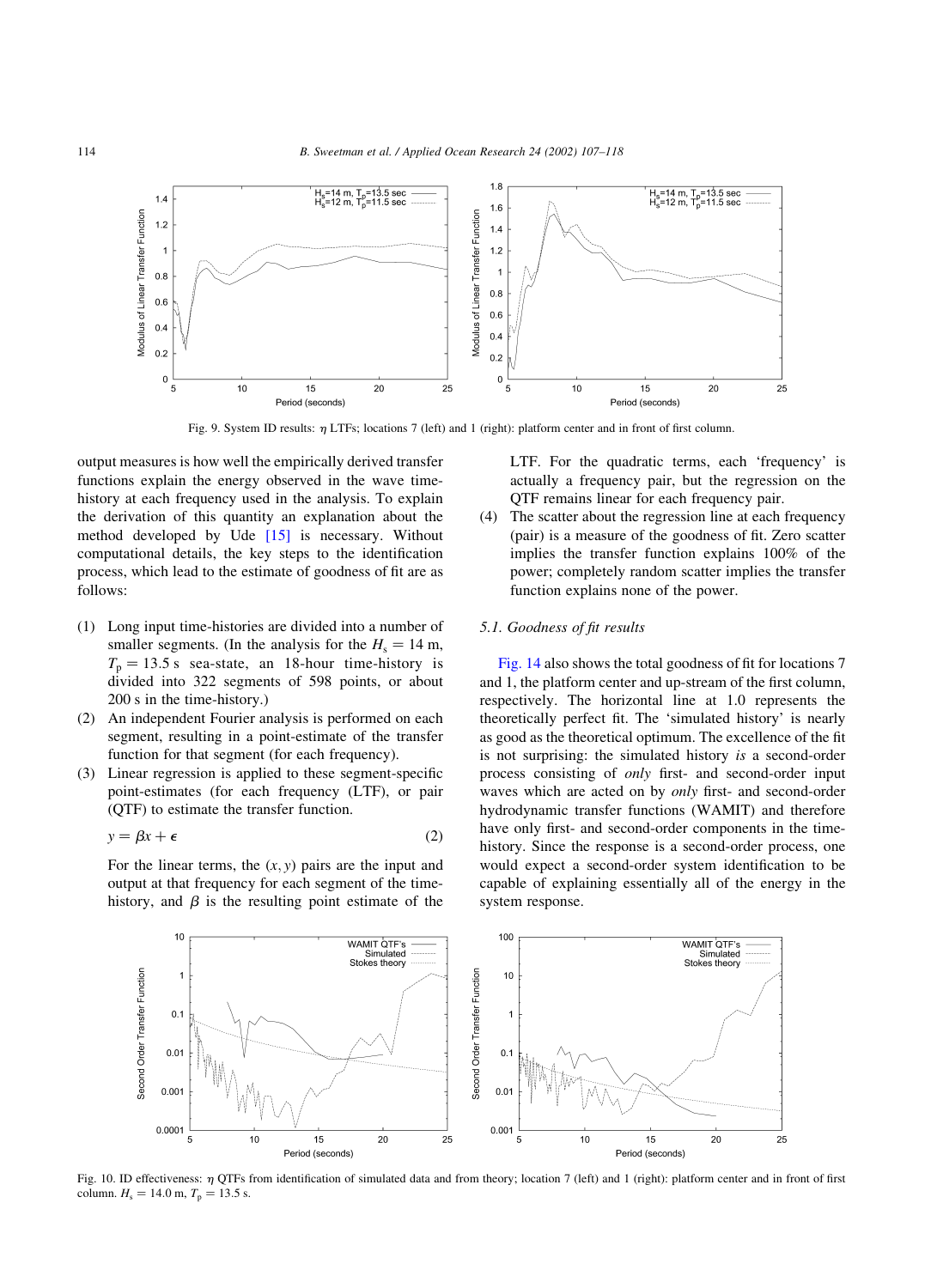<span id="page-8-0"></span>

Fig. 11. System ID results:  $\eta$  OTFs from identification of observed data and from theory; location 7 (left) and 1 (right): platform center and in front of first column.  $H_s = 14.0$  m,  $T_p = 13.5$  s.

Next considering the 'observed' and 'translated' histories at location 7 of [Fig. 14,](#page-9-0) it is observed that there is little change in the goodness of fit produced by the translation process. Also, the goodness of fit is quite good over the middle of the period range, spanning those frequencies containing most of the wave energy. Recall that the average location of wave probe 7 is very near that of the reference wave, so there is almost no rigid body shift in the translation. Thus, the translation is reflecting only the effects of vessel motion.

[Fig. 14](#page-9-0) also shows the total goodness of fit for location 1, up-stream of the first column. Again, the 'simulated' result shows considerably better goodness of fit than do results based on the measured time-histories. The simulated history is again a second-order system, so better fit of the simulated data than of the measured data is expected. Here, the simulation explicitly includes the transfer functions between the wave input at the reference location and the response at the wave probe location, but does not explicitly include those transfer functions which are implied by dispersion of the wave profile (i.e. the dispersion and second-order correction explicitly calculated in the translation process). Thus, the transfer functions sought through identification result from two physical processes: diffraction and dispersion. Apparently the increased complexity of the

problem has slightly decreased the ability of the system identification to fully explain the observed power.

Next considering the 'observed' and 'translated' histories at both locations in [Fig. 14](#page-9-0), it is observed that there is little change in the goodness of fit introduced by the translation process. Here, there is a significant rigid body shift between the reference wave location and the location of airgap probe 1. The improvement in prediction capability is almost entirely due to simplification of the problem by separating the identification into two steps. The largest effect in the translation is that of dispersing the incident wave process as a second-order system. Thus, second-order transfer functions are essentially applied in two steps rather than one, and that simplification alone accounts for most of the improvement in goodness of fit.

Again, the goodness of fit is reasonably good over the middle of the period range for both spatial locations, i.e. the fit is good for those frequencies containing most of the wave energy. As noted in Section 4.3, this increased explanatory power is presumably due to having more energy in the input and output processes at these frequencies for the identification process from which to estimate transfer functions. The long-period low-amplitude waves are presumably 'lost' amongst the higher amplitude waves coinciding with the higher energy content of the wave spectrum.



Fig. 12. System ID results:  $\eta$  QTFs; locations 7 (left) and 1 (right): platform center, and in front of first column.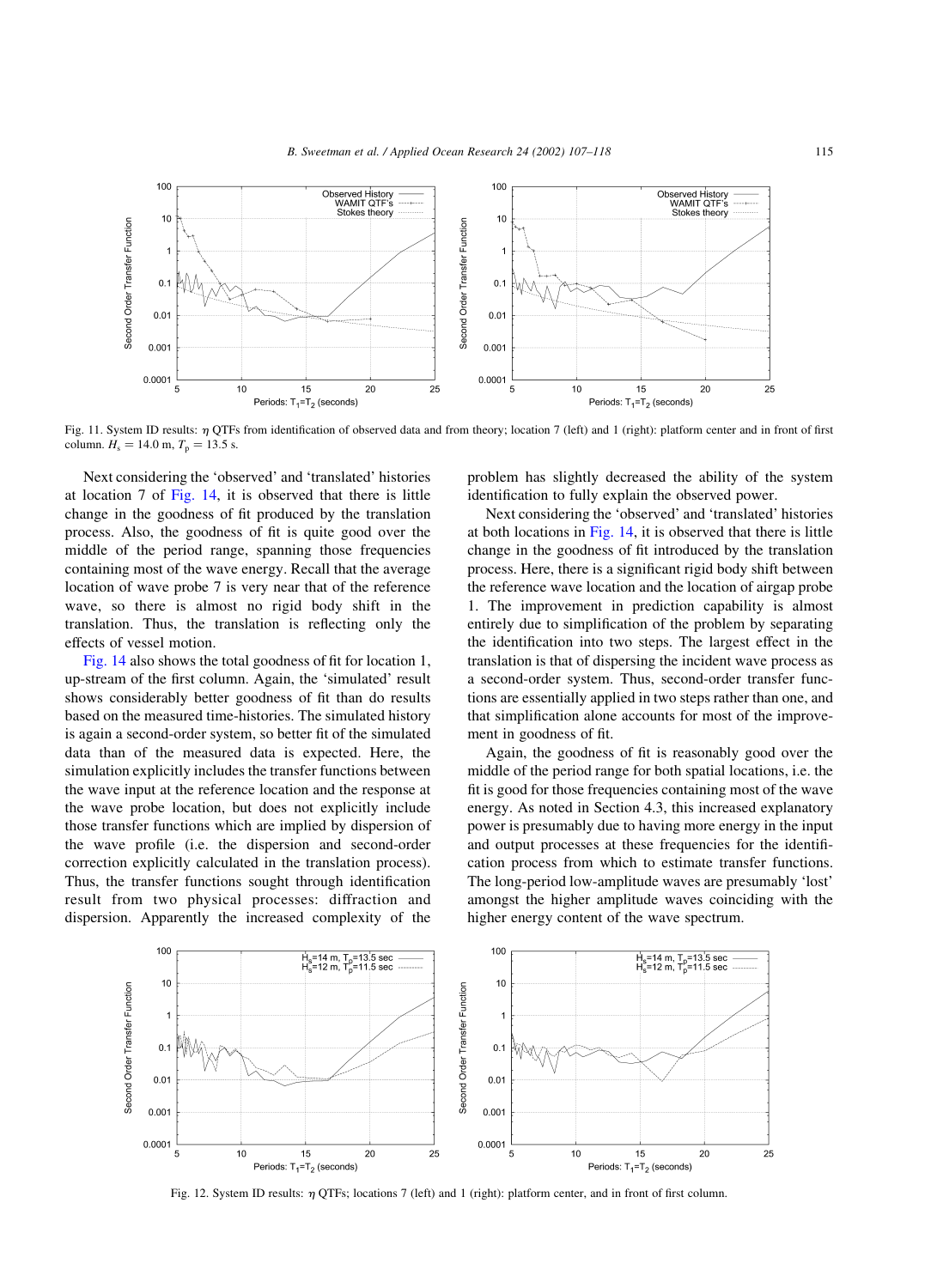<span id="page-9-0"></span>

Fig. 13. System ID results:  $\eta$  QTFs; locations 7 (left) and 1 (right): platform center, and in front of first column.

Further evidence for this hypotheses is offered in [Fig. 17](#page-10-0), where the fraction of power explained can be observed to have a shape comparable to that of a sea-spectrum. Thus, it is suggested that the divergence observed at long-period ranges is not due to any physical phenomenon, but rather is due to lack of long-period data in the time-histories and low amplitudes in those few long-period wave cycles that are available. This phenomenon also occurs in the case of identifying an artificial wave time-history generated by second-order model [\(Fig. 10\)](#page-7-0).

A more detailed plot of the goodness of fit for the simulated time-history is presented in [Fig. 15.](#page-10-0) The figure shows that, as expected, nearly all of the power is explained by the second-order identification over this frequency range. The simulation and system identification were both performed over the (LTF) frequency range of 0.024– 0.34 Hz. Any power identified outside this range is due entirely to quadratic effects. In this figure, the  $x$ -axis has been converted to frequency rather than period to more clearly show the effects of multiples of frequency expected in a second-order process.

A comparable plot of the goodness of fit for the observed time-history is presented in [Fig. 16.](#page-10-0) Here, the frequency range for the system identification was 0.02–0.20 Hz, which captures most of the energy in the wave spectrum. Again, any power identified outside this range is due entirely to second-order (QTF) effects.

One of the principal goals of this system identification work is to assess the believability of the WAMIT QTFs below about 8 s. The amount of power in observed timehistories, which cannot be explained by a best-fit quadratic transfer function, increases in this interesting period range. On the surface, this observation would seem to suggest that perhaps there are in fact meaningful higher-order effects in the period range below 8 s. Such an observation might increase the level of confidence in these WAMIT transfer functions.

However, a closer examination of the data suggests otherwise. Recall the magnitude of the difference in the two sets of QTF predictions: WAMIT predicts maximum QTFs of about 10, while system identification predicts QTFs of about 0.1. If WAMIT were correct, then nearly all  $(1-0.1/10 = 99%)$  of the power at a 5 s period would be due to the quadratic term not found by the identification analysis, and so there would be substantially more unexplained power due to the incorrectly identified QTF. Thus, a more careful examination shows that the fraction of power explained also supports the idea that the WAMIT transfer function estimates are inaccurate in the short period range.

The most important observation to be made in this section is that over the frequency range of interest, that containing most of the wave energy, the second-order system identification model explains a very large fraction of



Fig. 14. System ID results: goodness of fit; locations 7 (left) and 1 (right).  $H_s = 14.0$  m,  $T_p = 13.5$  s.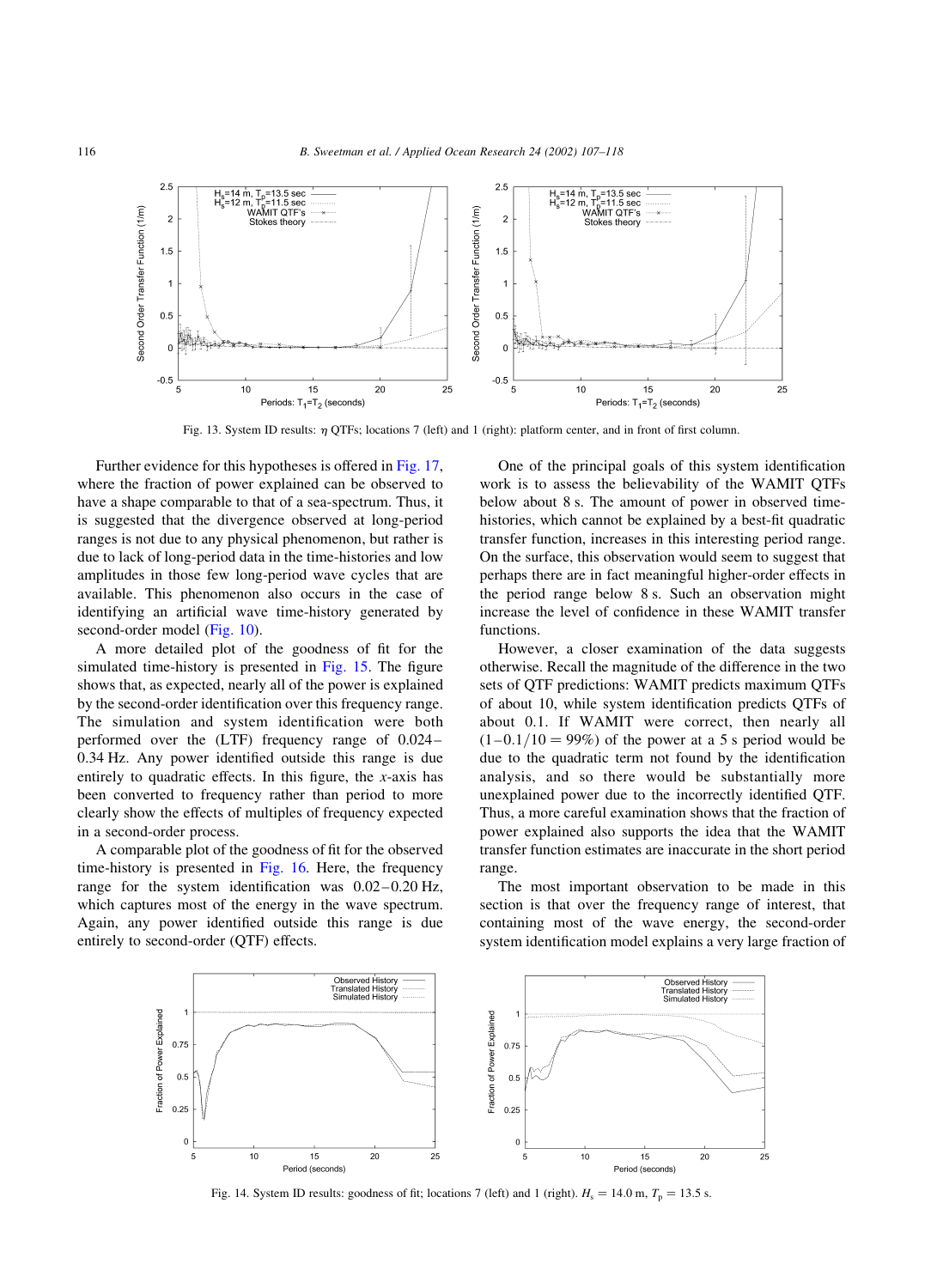$0.8$ 

 $0.6$ 

<span id="page-10-0"></span>

Fig. 15. System ID results: goodness of fit; location 7; simulated wave history.  $H_s = 14.0$  m,  $T_p = 13.5$  s.

the observed power. The success of the model suggests that most of the energy in the system is due to first- and secondorder components, and not due to higher-order terms. This observation suggests that some second-order hydrodynamic model should theoretically be capable of modeling the airgap demand for semi-submersibles. That is, if WAMIT were to be improved to become capable of modeling these effects, the improvement would need to be in the secondorder model rather than in addition of, for example, a thirdorder component to the diffraction analysis.

Teigen and Trulsen [\[2\]](#page-11-0) obtained supporting results suggesting that the second-order term is far larger than higher-order terms. This conclusion was reached by completely different methods. In that work, two distinctly different methods are employed. One is based on a perturbation expansion method and the other on a fully non-linear hydrodynamic approach. One of their conclusions is that 'the first and second harmonic contributions appear to be the dominant ones, and far more important than those coming from higher-order terms'.



Fig. 16. System ID results: goodness of fit; location 7; measured wave history.  $H_s = 14.0$  m,  $T_p = 13.5$  s.

Spectrum / (5 m<sup>2</sup> sec) Fraction of Power Explained  $0.4$ Power  $0.2$  $\mathbf 0$  $\mathbf 0$  $0.05$  $0<sub>1</sub>$  $0.15$  $0<sub>2</sub>$  $0.25$  $0.3$  $0.35$  $0.4$  $0.45$  $0.5$ Frequency [Hz]

Observed Wave Spectrum Total Power Explained

Fig. 17. System ID results: goodness of fit for measured wave history compared with truncated power spectrum of measured wave; location 7.  $H_s = 14.0$  m,  $T_p = 13.5$  s.

## 6. Conclusions

System identification of measured model test data has provided additional support for the Stokes substitution proposed in [Refs. \[5,6\].](#page-11-0)

Identified QTFs agree poorly with those predicted by WAMIT for periods below about 8 s. If WAMIT were correct for this period range, reasonable agreement between WAMIT results and those of system identification should be obtained. This lack of agreement supports the concept of not using the 'suspicious' exponentially growing second-order transfer functions predicted by WAMIT in this period range.

Identified transfer functions below 8 s show better agreement with Stokes than with WAMIT, which supports use of Stokes QTFs rather than WAMIT QTFs in this period range.

Stokes provides a better estimate of these identified transfer functions than does zero. Use of zero is implied by excluding high frequencies from the WAMIT mesh in the original diffraction analysis.

Application of black-box system identification to observed time-histories appears to have been successful. 'reasonable' LTFs and QTFs have been obtained. All of the significant trends observed in the system identification results appear justifiable.

The hypothesis proposed in Section 4 is incorrect. The hypothesis was that one possible explanation for the seemingly large QTFs predicted by WAMIT is that these QTFs are in fact correct to second-order; and that the problem lies in the second-order assumption. It was hypothesized that inclusion of higher-order terms (e.g. third, fourth, etc.) would have an offsetting effect, resulting in prediction of a total process which agrees well with observed data.

The amount of power in observed time-histories which cannot be explained by a best-fit quadratic transfer function is very small compared with that implied by the QTFs